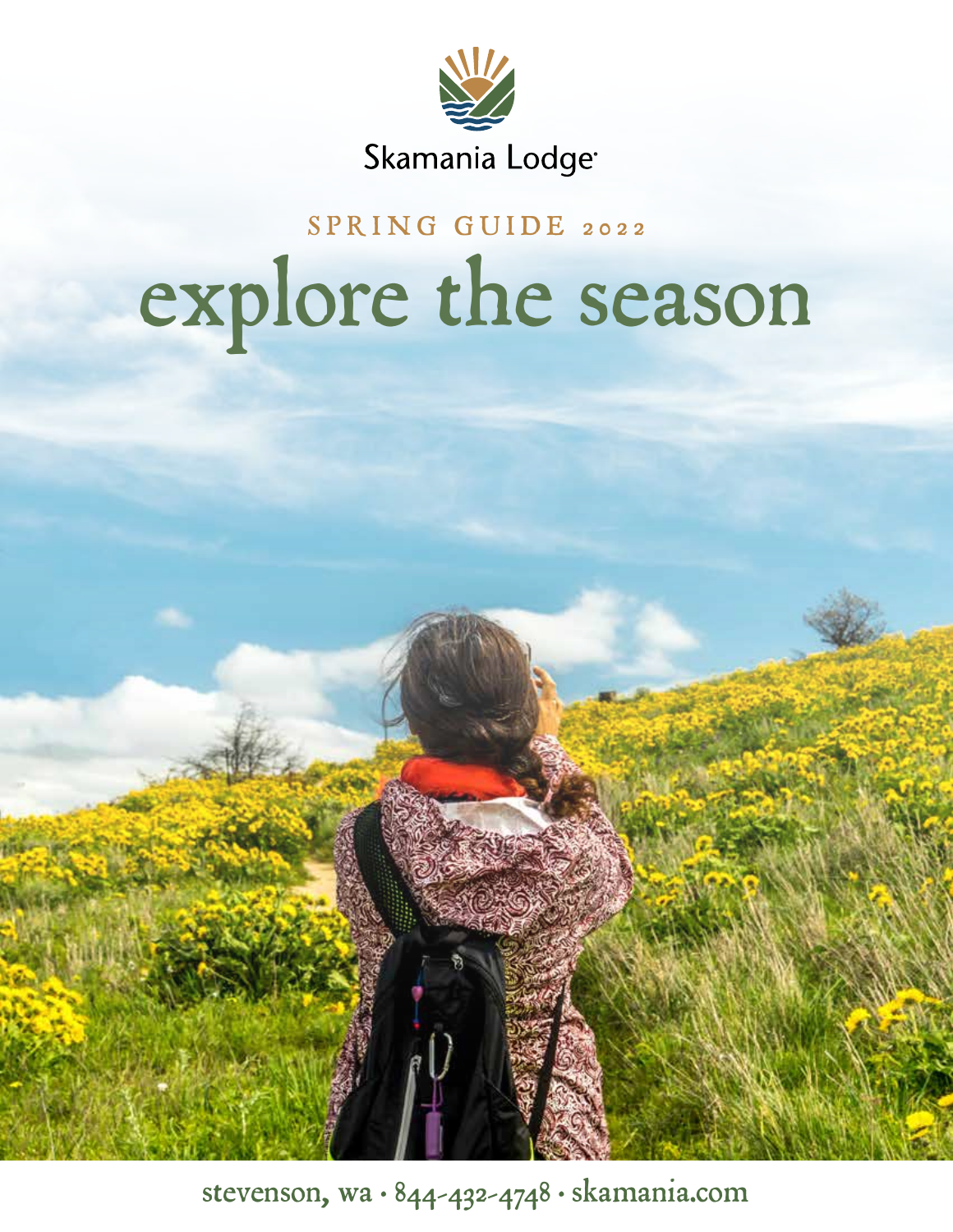#### SPRING ESCAPE PACKAGES\* for 2022

### Spring Getaway

Spring and 15% savings make this the perfect time to escape to Skamania. Enjoy views of the expansive forest and spectacular Columbia River from your guest room, fireside in the Gorge Room and anywhere on our 175 secluded acres. Available February 16 for stays from March 1 to May  $26$ , 2022.

[Book online w](https://www.skamania.com/#/booking/step-1?promo=spgt)ith code SPGT or call 844-432-4748, and save up to 15% off.

### Girls Who Adventure

It's been a long winter...you need a girls' trip now! Swap the city for the mountains and enjoy coffee-fueled adventures in the beautiful Columbia River Gorge. Explore the outdoors or stay in for a movie and a bottle of sparkling Bellini in your room for two. Available February 16 for stays from March  $\scriptstyle{1}$  to May 31, 2022.

[Book online w](https://www.skamania.com/#/booking/step-1?promo=GIRL)ith code GIRL or call 844-432-4748.

#### Retreat to the Forest

Be still. Take your time. Renew your spirit in the midst of our trees with a forest bathing experience at Skamania.

Inclusive of overnight lodge accommodations and one deck of Meeting Trees message cards, this package is designed specifcally for those who enjoy forest bathing and for those who want to discover its restorative power for the frst time. Learn more about forest bathing at Skamania below and at [MeetingTrees.com.](https://MeetingTrees.com)

Available February 16 for stays from March 1 through May  $3$ , 2022.

[Book online w](https://www.skamania.com/#/booking/step-1?promo=RTTF)ith code RTTF or call 844-432-4748.

\* Offers based on availability. Blackout dates and restrictions may apply.



### FORE ST BATHI NG

Renew your connection with nature through a self-guided forest bathing experience that takes you into Skamania's lush green forest. New in 2022, the Skamania forest bathing experience begins with our Forest Bathing Guide, available at the front desk.

This guide will accompany you through the forest with a sense of focus, tranquility and connection. Your intentional time amidst our trees is proven to awaken your senses, releasing feelings of joy and renew energy.

Want to know more? Watch our video and download a digital copy of the guide at the QR code below:



Spring is a great time to explore the Columbia Gorge region's scenic waterfalls. Learn more about these waterfall destinations by clicking on their linked name below:

- • [Panther Creek Falls](https://www.fs.usda.gov/recarea/giffordpinchot/recarea/?recid=31868)
- • [Multnomah Falls](https://www.fs.usda.gov/recarea/crgnsa/recarea/?recid=30026)
- • [Latourell Falls](https://www.oregonhikers.org/field_guide/Latourell_Falls_Loop_Hike)
- [Wahkeena Falls](https://www.fs.usda.gov/recarea/crgnsa/recarea/?recid=29996)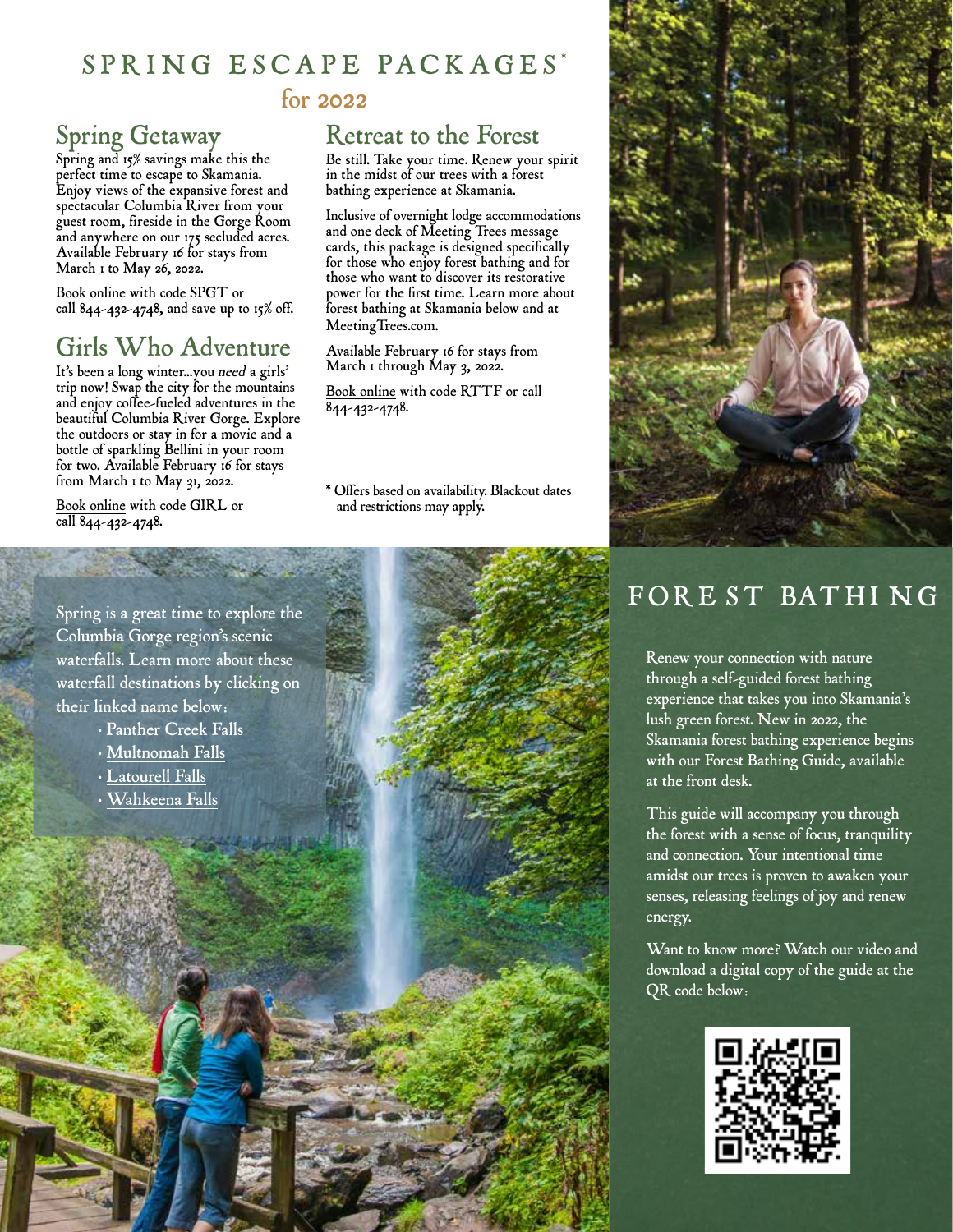### SPRING IS IN THE AIR march, april & may

#### St. Patrick's Search for Gold

March 17 - 31

Do you have the luck o' the Irish? Play this search game and fnd out! Our Leprechaun has hidden 4 pots of gold on the Creek Loop Trail. Pick up a map of the trail near the front desk and make your way to the trail. Find the pots of gold, snap a photo of each and bring your photos to the front desk for verifcation – and claim your prize!

## St. Patrick's Day Dinner<br>March 17 | 5PM - 9PM | \$21 per guest

Our culinary team has designed a dinner and drink menu worthy of this jovial holiday. The menu will include Colcannon – a traditional Irish peasant dish of mashed potatoes combined with a variety of fresh, sautéed greens – and Stout Braised Corned Beef.

Reservations recommended, call 509-427-2508.

### St. Patrick's Day Drink Specials

#### Irish Jig

Tullamore Dew Irish Whiskey, Apple Pucker, apple juice, splash of lemon, chilled | \$15 each

#### Irish Rose

Tullamore Dew Irish Whiskey, splash of lemon and honey, shaken, topped with soda and garnished with mint leaf | \$15 each

#### Irish Coffee

Tullamore Dew Irish Whiskey, sugar cube, crème | \$12 each

#### Easter Egg Hunt April 17 | 8AM

Hop on out to the Front Lawn for the return of this annual favorite. The Easter Bunny has hidden 5000 candy-filled Easter Eggs and 25 Golden Eggs on our lawn. The Golden Eggs contain special prizes, including free room nights and resort dining certificates.

This supervised egg hunt will be divided into three areas based on age: infants - 4 year of age;  $5 -$  11 year olds; children 12 plus.

#### Easter Champagne Brunch April 17 |  $gAM - IPM$

Celebrate Easter Day and the coming of spring at our table. The menu is a celebration of traditional favorites, fresh ingredients and our team's own unique twists. A delight from the salmon chowder soup, cured meats and local cheeses to the roasted garlic prime rib and strawberry rhubarb crisp dessert, this is a dining event you won't want to miss. | \$48 Adults, \$28 Kids 8-12, \$13 Kids 3-7

Reservations required and hotel guests only. Call 509-427-2508.

#### Mother's Day Champagne Brunch  $May 8 | 9AM - IPM$

A celebration of the most important women in our lives would not be complete without a Champagne brunch in Skamania's Cascade Dining Room. Mom's menu will include smoked salmon and trout, peel and eat shrimp, crab legs, prime rib, fresh and grilled vegetables and all her favorite sweets including our delightful peach cobbler. | \$48 Adults, \$28 Kids 8-12, \$13 Kids 3-7

Reservations required and hotel guests only. Call 509-427-2508.





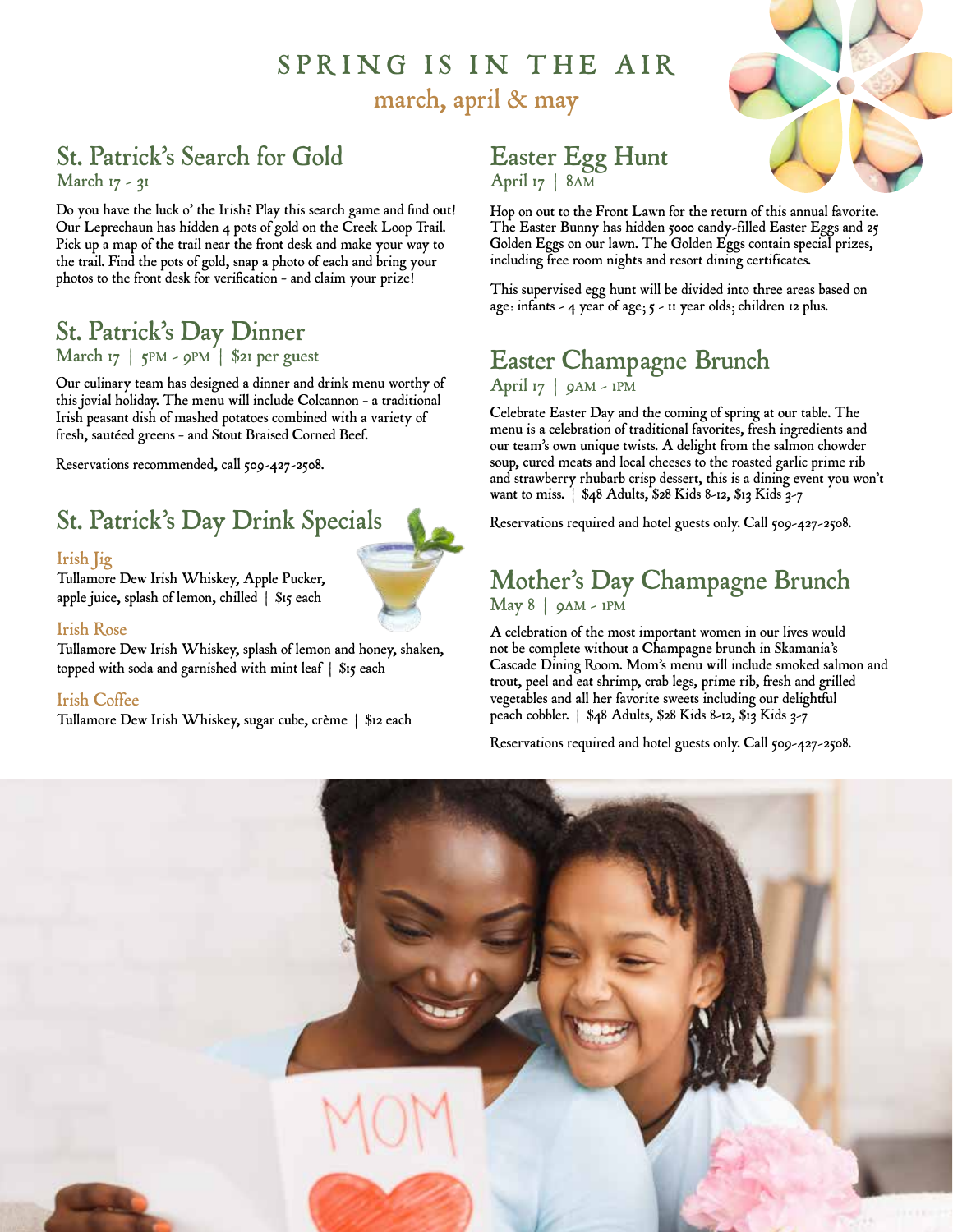#### EARTH DAY ADVENTURE

#### All Day, April

We're celebrating Earth Day all month in April and invite you to join us! Locate the fora and fauna around our property with our Earth Day scavenger hunt. Visit the front desk for a list of native plants and animals that call Skamania Lodge and the Columbia River Gorge home. Check the boxes as you spot each item while exploring our corner of the Pacifc Northwest. Bring your completed worksheet to the front desk and claim your prize. Happy hunting!

#### 5K TRAIL CHALLENGE

March 1 - May 21

Celebrate wellness with our 5k Trail Challenge! Complete all three trails on property (a total of 5k), and track your progress using the tracking app of your choice. Show the front desk you've completed all three to earn a Skamania-branded reusable water bottle!

### BUILD A WOODLAND FRIEND WORKSHOP

March 18 - 26 | 4PM 6PM April 1 - 9 | 4PM 6PM - - May 7 | 2pm 5pm & May 8 | 12pm 3pm  $\text{May } 27 - 30 \mid 4 \text{PM}$  6PM

\$30 per animal | Admission tickets available in the Gift Shop

 Children will love creating their very own stuffed animal! This family friendly activity includes a 15-inch spring woodland themed animal to stuff, wishing star to hide inside and naming birth certifcate.

No reservations required

### 2 0 % OFF AT THE BACKYARD

March 1 -31 | Sunday -Thursday

 our Disc Golf course. Experience golf, Skamania style, for 20% off Sunday to Thursday during March! Choose the Gorge 9 short course, the Little Eagle 18 putting course or



### SPRING FLING WING DING

May 21 | 1pm Shotgun Start Two Person Scramble \$40 per Person

Play all three of our golf courses - the Gorge 9 short course, the Little Eagle 18 putting course and our Disc Golf course – and add up your total score. Includes clubs, putters and discs plus prizes!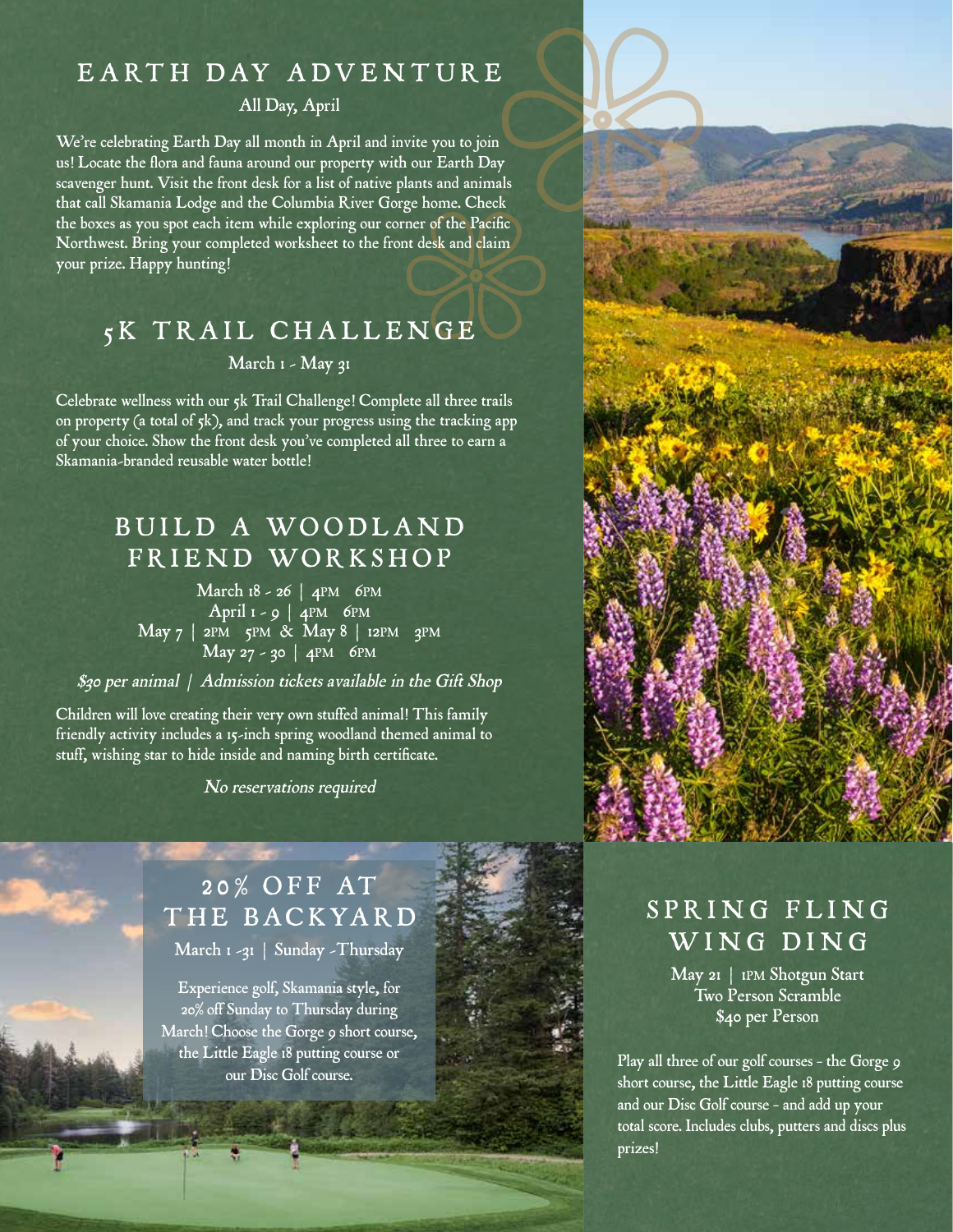#### FRESH, BRIGHT & DELICIOUS dining that delights

#### Cowboy Brunch Buffet

9AM - 10AM & 11AM NOON Saturday, March 26 \$35 for Adults \$21 for Kids Age 10 and Under

Poetry by Tom Swearingen Live Music by Barefoot & Bonefde

The menu includes all your favorites. - - required at 866 783 9340. Join us in the Pavilion for this culinary celebration of the big American breakfast! grilled cakes, skillet potatoes, chicken fried steak and biscuits with gravy. We'll also serve lighter choices, including yogurt, fresh berries and a delish tofu scramble. A great way to start any spring day! Reservations

#### Spring Break To-Go Lunch

March 21 - 25 | 9am - 2pm | Green Apron

#### Kids | \$10 for Age 10 and Under

Choose turkey and cheddar, ham and swiss or a veggie sandwich on white or wheat. (Condiments on side, lettuce and/or tomato by request only.)

#### Adults | \$16

Choose Italian salami, ham, arugula, tomato and cherry peppers or all veggies on a hoagie with a pickle spear.

Both kid and adult lunches served with bottled water, apple, chips, trail mix and (of course) one of our homemade cookies.

#### Burger & Beer Mondays

Every Monday, 2pm - 8pm | \$18 One-third pound burger, fries and a draft beer

#### Slider Tuesdays

Every Tuesday, 2pm - 8pm | \$12 for 2 Carlton Farms Pork on ciabatta bread with fries

### Slow Roasted Prime Rib

 call 509-427-2508 to reserve. Fridays & Saturdays Limited prime rib available each night. Please